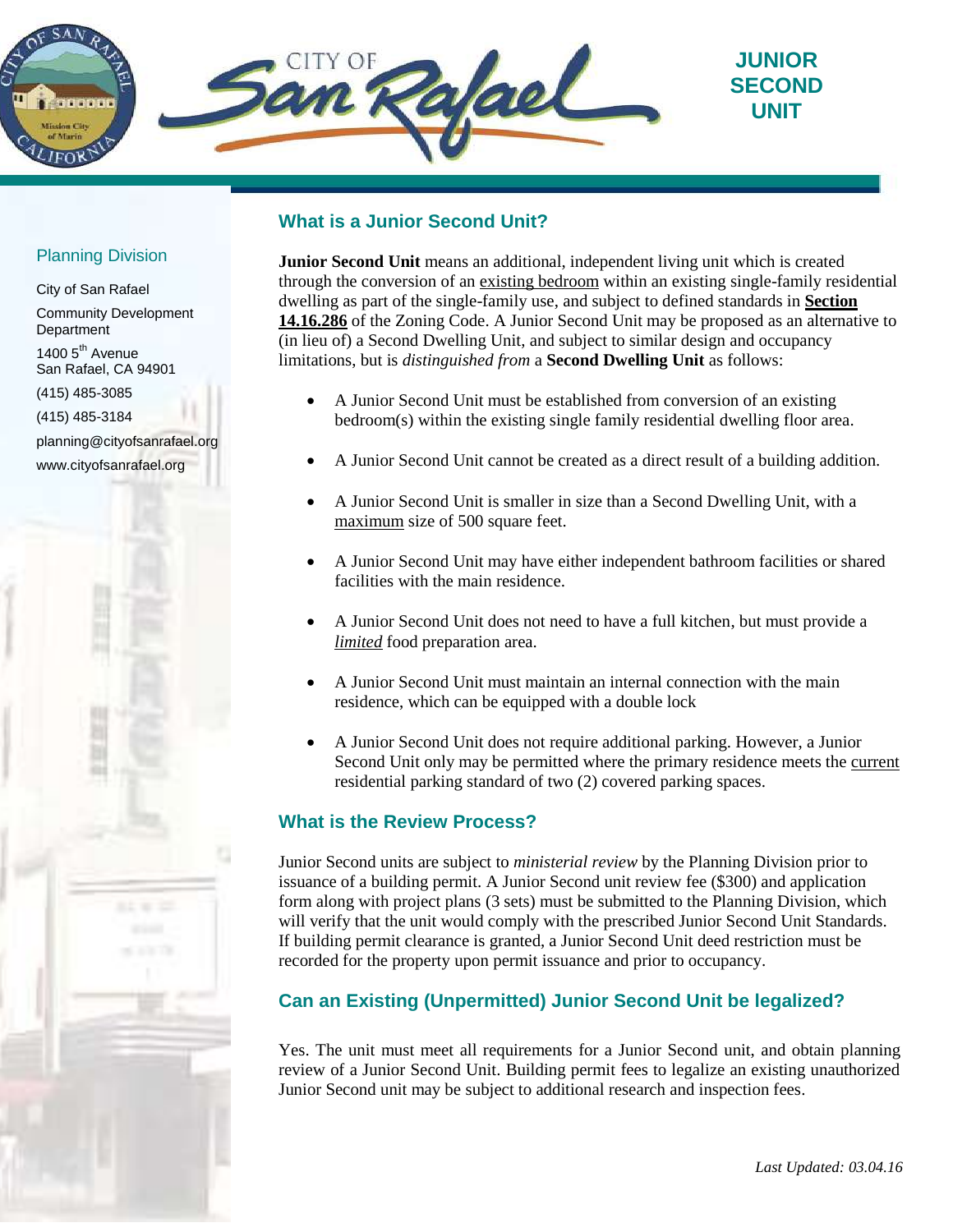

# **The following Standards apply to a Junior Second Unit:**

- **Density/Size Limitation -** A maximum of one Junior Second unit shall be permitted per residential lot containing a single-family dwelling, and is considered a permitted single-family residential use. A Junior Second unit shall not exceed 500 square feet in size. A single residential parcel can have either one (1) Second Dwelling Unit OR one (1) Junior Second Unit. Establishment of a single-family residence with either a Second Dwelling Unit or Junior Second Unit as part of the use is distinguished from a duplex use based on the definitions and performance standards that apply in either case.
- **Owner Occupancy and Deed Restriction -** The property owner must occupy either the main single-family unit or the Junior Second Unit. A deed restriction must be recorded with the County Recorder so that future owners of the property will be aware of the requirements (such as owner occupancy). The sample format for the deed restriction is attached to this handout. Proof of recordation must be submitted to the Planning Division prior to issuance of a building permit or after Junior Second Unit application has been processed, and before the unit is completed and occupied.
- **Unit Access -** A separate exterior entry shall be provided to serve the Junior Second unit. Interior access between the Junior Second unit and the main residence is required, and can be a door equipped with a double lock.
- **Utility Service -** Water and sewer service for the Junior Second unit is shared with the main single-family dwelling unit, and shall not require a separate water or sewer meter connection. Currently, no additional sewer or water fees should be required for the Junior Second Unit (check with the Utility Service Provider).
- **Food Preparation Area -** A Junior Second unit shall include a food preparation area, requiring and limited to the following components:
	- a. A sink with a max. width and dimension of 16 inches and a max. waste line diameter of 1.5 inches
	- b. A cooking facility or other appliance, including a refrigerator, which does not require electrical service greater than 120 volts or natural or propane gas
	- c. A food preparation Counter and storage cabinets which do not exceed 6 feet in length.
- **Off-Street Parking -** The main single-family dwelling must meet the current off-street parking standard in effect at the time the Junior Second unit is approved (i.e., two covered parking spaces). Otherwise, no additional off-street parking is required to be provided for the Junior Second Unit.

### **Building and Fire Code Requirements**

- No fire wall separation or noise attenuation measures are required between the main dwelling and the Junior Second unit.
- No fire sprinklers shall be required for the Junior Second unit unless the associated improvements meet the threshold for a "substantial remodel" as defined by Chapter 4.08 (Fire Code) of the San Rafael Municipal Code.
- A smoke alarm shall be required in the Junior Second unit and shall be connected to the smoke alarms in the main residence.
- The Junior Second unit shall be equipped with a carbon monoxide detector.
- Minimum room areas and dimensions may be required pursuant to the Building Code, as determined by the Building Official.